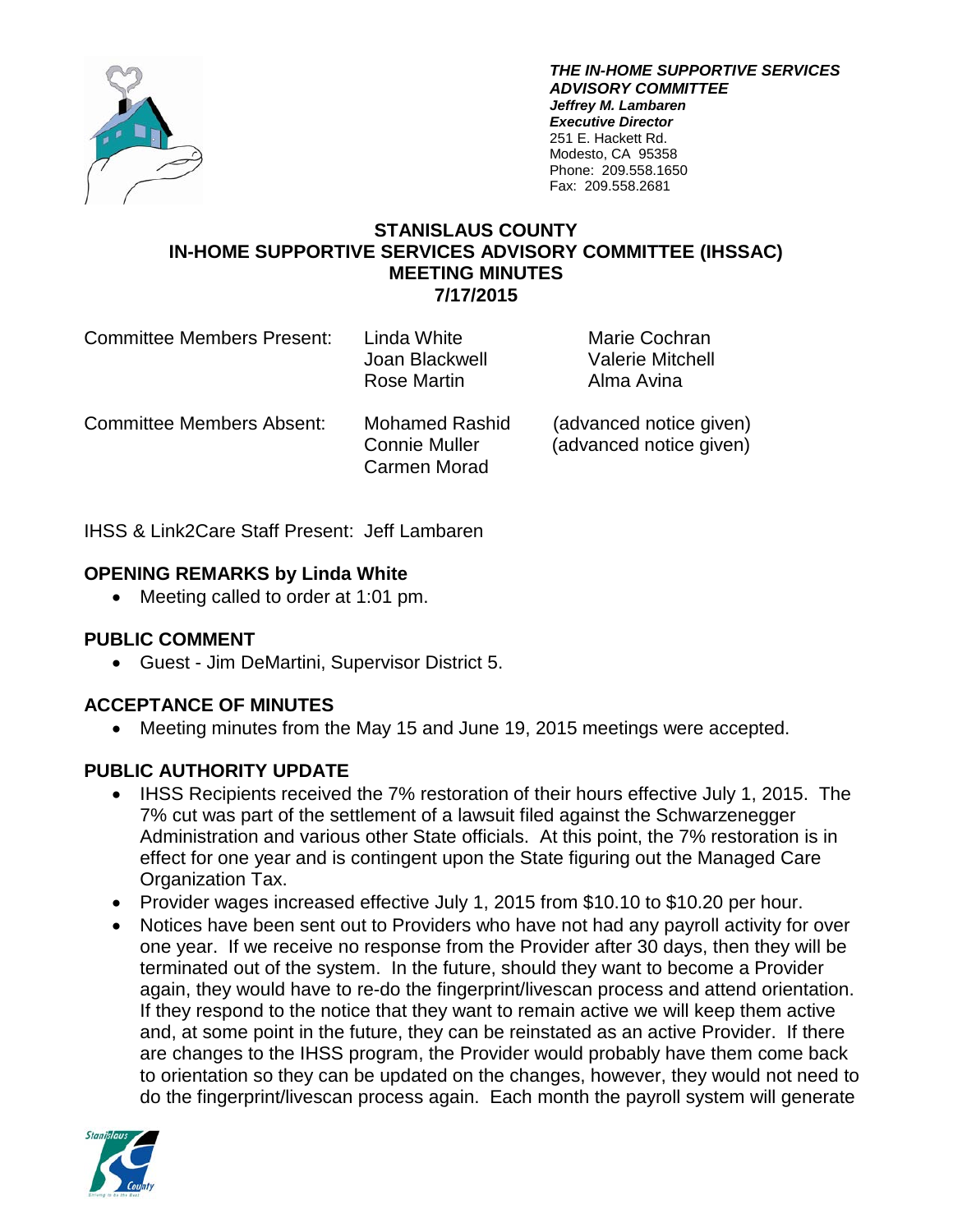a list of Providers who have become inactive. Per a State Regulation change, we started this process in June. We sent out approximately 113 mailings and have received 5-6 responses indicating the desire to remain an IHSS Provider. This will be an ongoing activity. We also inform the Providers at orientation that this is the process.

# **BUDGET UPDATE**

• Per our previous discussion, the budget has passed. A Special Session has been called by the Governor to meet and discuss health care options; specifically the Managed Care Organization Tax. Before this, the State had a tax on managed care organizations that conducted Medi-Cal activities. The Feds said that this was not compliant with their requirements because it needs to be across-the-board. The monies that are generated from the Managed Care Organization Tax would help sustain the Recipients' hour's restoration going forward in the future as well as help with the Coordinated Care Initiative (CCI) and the County's Maintenance of Effort (MOE). It is a high priority item and the Governor is highly motivated to see the success of the CCI.

# **LEGISLATIVE UPDATE**

- AB11 (Gonzalez) Paid sick days for IHSS Providers. In Appropriations Suspense File; don't expect any action on it.
- AB 97 (Weber) Mechanism to pay IHSS Providers for additional hours worked through CCI. In Senate Suspense File. It could possibly be brought back.
- AB 199 (Beal) Reading Assistance for the Blind. Authorizing up to 2 hours/month for reading assistance for blind individuals. Awaiting policy committee assignment in the Senate.
- AB 211 (Gomez) Delink CCI and Statewide Authority. In Senate Appropriations Suspense File. Governor is opposed.
- AB 470 (Chu) Create an IHSS fingerprinting account to improve services to IHSS Providers. Bill modified and now a two-year bill.
- AB 1436 (Burke) Authorized Representative to be able to sign documents for other individuals with certain exceptions. Still under consideration.
- AJR 8 (Brown) 50th Anniversary of Older Americans Act. Signed into law on June 2nd.
- SB 3 (Leno) Minimum Wage Bill. This would increase the minimum wage to \$11/hr. on January 1, 2016 and \$13/hr. on January 1, 2017. Administration has expressed its opposition.
- SB 128 (Wolk) End of Life. Two-year bill.
- SB 196 (Hancock) Elder Protective Order for Dependent Adults. Awaiting policy committee assignment in the Assembly.
- SB 199 (Hall) Reading Assistance for the Blind. To Assembly; will be taken up this summer.

# **FURTHER ACTION PLANNING FOR 2015-2016**

• We have begun a new fiscal year. The Committee has a budget of approximately \$6,000 and additional funding might be available under the County MOE. Some possible suggestions could include various activities, trainings, and presentations. We previously helped host events with the Commission on Aging and also conducted surveys regarding the program. Outreach activities to reach new members. Jeff would like an authorization from the Committee to do a survey with the Area Agency on Aging. (Authorization approved by the Committee). Currently our Committee roster has 8